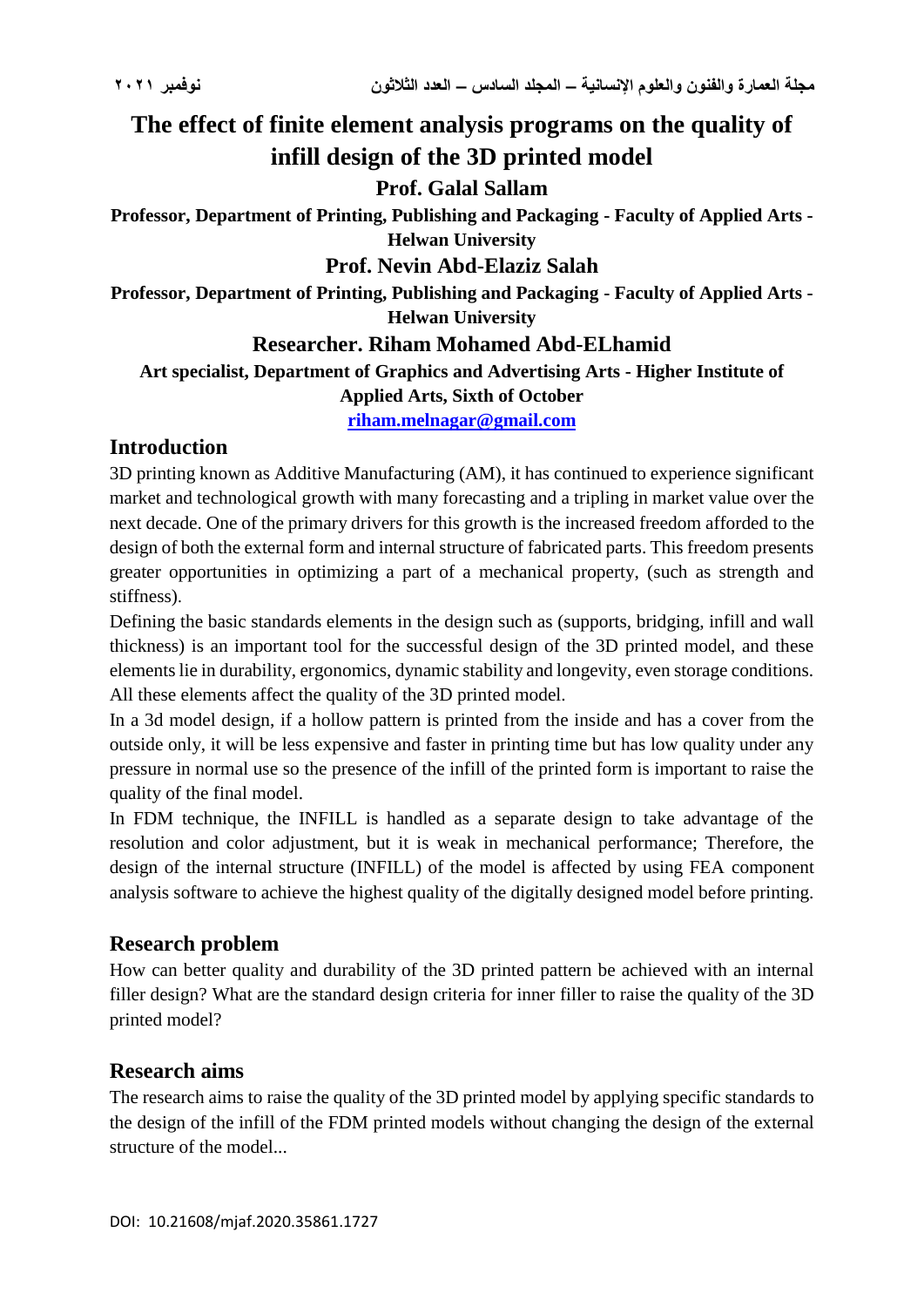# **Research hypotheses:**

The researcher assumes that:

Applying the infill design criteria for the printed 3D model and using simulation through FEA finite element analysis software to prepare the design files in 3D printing leads to an increase in the quality and durability of the printed model.

# **Research Methodology: Research is based on methodology**

1. Descriptive approach: Through a survey study of the international standards for the design of the INFILL for the printed 3D model.

2. Experimental Approach: Using one of FEA finite element analysis programs to influence the INFILL design of the model designed for 3D printing without changing the design of the external structure of the model.

### **The research steps are divided into two axes:**

**The first axis is the Theoretical Study**: which includes;

- 1- Definition of internal filling.
- 2- Design criteria for the infill of 3d printing by using CURA 3D.

#### **The second axis: Practical Study**:

Includes the use of FEA (Autodesk Fusion 360) to influence of the INFILL pattern for the 3D print model (bottle opener design).

### **Theoretical Framework**

The theoretical framework for the research is based to improve the quality of the 3d model, the density of the infill of the model is increased which is meaning the increase of using the raw material, but the problem will still be standing because when it is exposed to Pressure it is crashing easily, the model's infill design criteria are studied as it gives the models a larger structure and stability which grants it a higher durability against pressure and reduces the chances of crashing and does not make it weak. The model is simulated using FEA limited component analysis programs to identify weaker parts that are under pressure and affect the quality and the durability of the model, and through this the intensity of the infill is increased in these parts, which leads to a better quality of the printed pattern, especially if it performing a functional task.

#### **First: Definition of INFILL:**

The internal structure of the 3D printed model to occupy the empty interior spaces during printing. In other words, its repetitive structure used to take up space inside an empty 3D print. This pattern is not seen after the printing is completed in most prints, although there are designs for the interior pattern with an aesthetic appearance.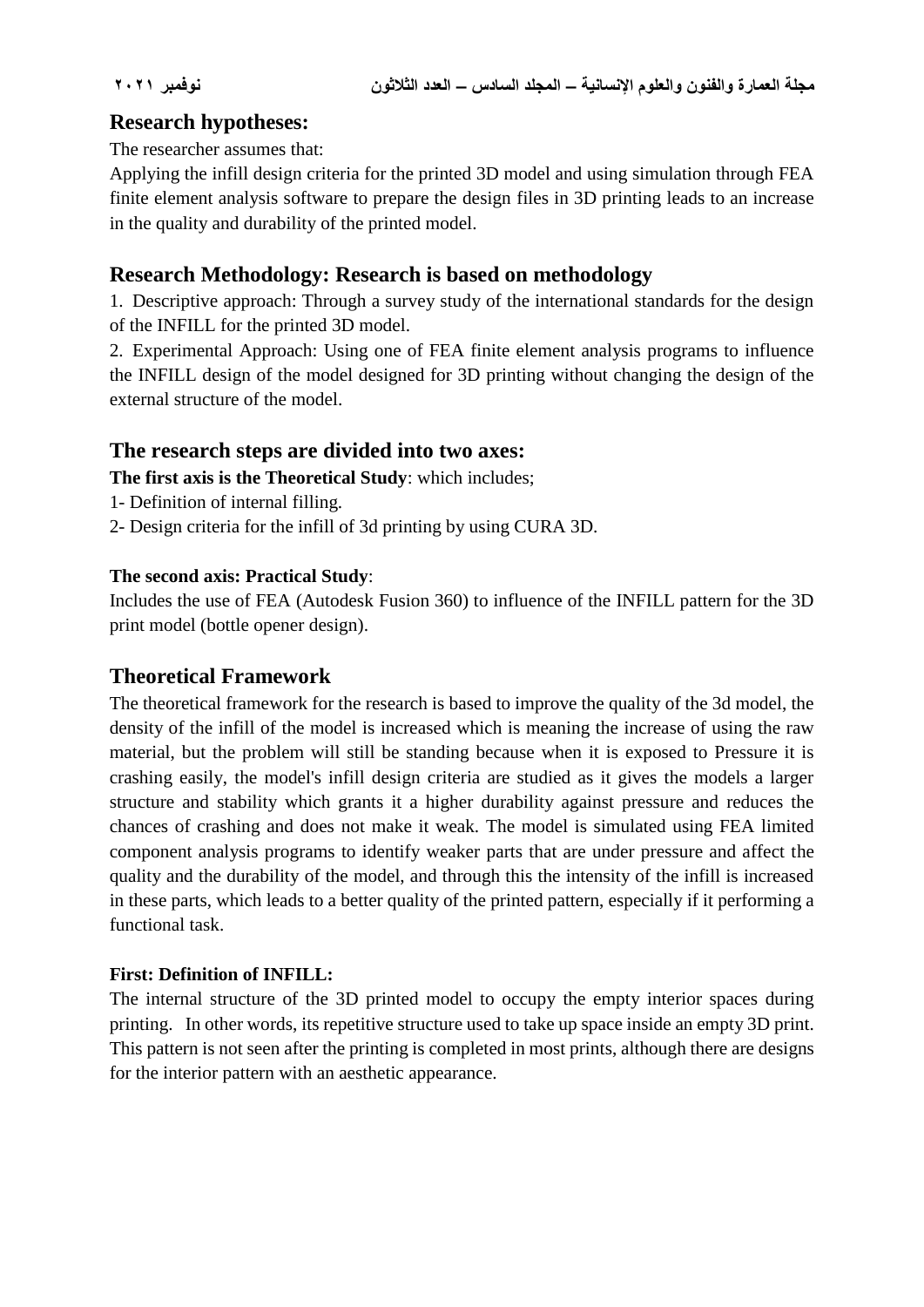### **Second Standard for infill design 1/Infill designs**:

Infill comes in many shapes, sizes, and patterns. Each style has its own strengths and weaknesses, and each has its own use. Though infill can take countless forms, there are several fairly standard patterns.

Since infill takes up the space inside a print, it makes sense that infill designed for structure works better than infill designed for aesthetics. In this case, patterns incorporating grids, lines, honeycombs as well as rectilinear or concentric patterns work best.

#### **2/Infill density**

The infill density defines the amount of plastic used on the inside of the print. A higher infill density means that there is more plastic on the inside of your print, leading to a stronger object. An infill density around 20% is used for models with a visual purpose, higher densities can be used for end-use parts**.**

After deciding on a style, the next step is to set the density of your 3D printing infill, measured in percent. 0% is generally equivalent to no infill and 100% is equivalent to a solid print. Of course, there are many levels in between, and adjusting this value is incredibly useful in accommodating a variety of functions.

One very obvious use is to vary the mass of the print. A higher infill density makes for a heavier, more solid print. In contrast, a lower infill density would provide a simpler, more lightweight result. Infill density can also affect a print's strength, buoyancy, and the used material.

Common infill densities are between 20% and 25%. This offers a nice balance between durability and material consumption. If structure isn't a concern but cost is, the best infill range is between 10% and 15%.

None of these ranges give much support, so don't use them if your object needs to be strong, or needs structure during printing. Finally, if structure is a concern, and filament usage isn't, the best range is somewhere between 30% and 50%.

Lastly, with a functional part, feel free to go right up to 100%.

# **Applying design criteria for infill of the printed pattern using the Cura software:**

#### **Infill line directions**

The infill lines are usually printed at a 45° angle. At this angle, both the X- and Y-motor work together to obtain maximum acceleration and jerk on the layer without losing quality. If the lines need to be printed in a different direction, you can set it here at 0° for vertical and 90° for horizontal. For example: [0,90] results in a horizontal-vertical top/bottom pattern.

#### **Infill XY offset**

Infill patterns are centered for each loaded model. To move the pattern to the left, right, top, or bottom a X or Y offset can be used. A positive value moves it UP and RIGHT, while a negative value moves it DOWN or LEFT. This does not work for the concentric infill types.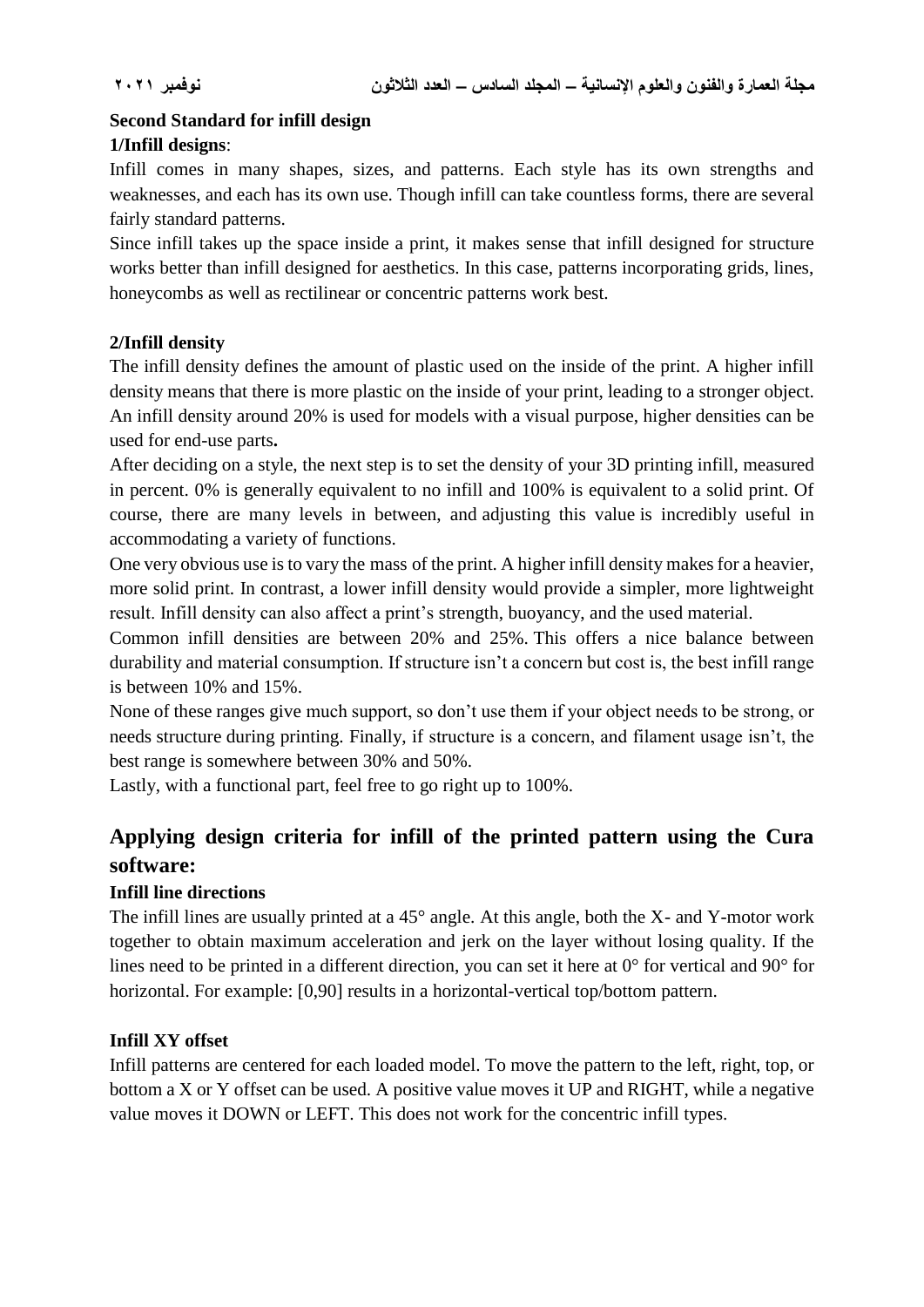#### **Infill overlap percentage**

can control the amount of overlap between the infill and walls. It can be set as a percentage or a true value. A higher value usually results in better bonding between the infill and walls. However, it might also reduce the visual quality of the print, as a value that is too high could lead to over extrusion. The default value in Ultimaker Cura will be insufficient in most cases.

#### **Infill layer thickness**

Since the layer height of the infill is not important for visual quality, we can use thicker layers on the infill to reduce the print time. When adjusting this setting, always make sure that there is multiple layer height, otherwise Ultimaker Cura will round it up to a multiple of the layer height. This means that you can, for example, print with an infill thickness of 0.2 mm while the layer height is 0.1 mm. The printer will first print the walls for two layers, and then it will print one thicker infill layer.

### **Gradual infill steps**

Gradual infill reduces the amount of infill used by decreasing the infill percentage in the lower layers. Every gradual infill step divides the infill percentage by a factor two. The result is a dense infill near the top layers, which is essential, and grants a reduced print time.

# **The second axis: practical study**

# **Use FEA Finite Element Program (Autodesk Fusion360) to influence the INFILL inner pattern of a 3D printing model**

The aim of this experiment is to prove that a three-and-a-half-fold increase in strength can be achieved when stress values within the model structure (infill) can be achieved by affecting the design of the infill of FDM printed models. This is to identify the weaker parts that are under pressure and affect the quality and durability of the model and through this increase the density of infill in these parts, resulting in better quality of the printed model.

#### **1. Steps of the experiment:**

The study of the model and its simulations is made in which the weaker parts are known as the field of finite element analysis and the FEA program affects the internal filling in what is known as Smart Infill when applied to FDM technology while ensuring that the external structure of the model is not affected.

The experiment consists of 5 stages:

- 1 / Design the form on the CAD program.
- 2 / Entering the form in Autodesk Fusion 360.
- 3 / Design the Smart Infill Padding with FEA on Autodesk Fusion 360.
- 4 / G-code production on Cura.

### **1 / Model design (bottle opener):**

It is a model design on the CAD program by creating a STL file for the model that demonstrates the geometry of the part using the aforementioned international standards and specifications.

### **2 / Entering the form in Autodesk Fusion 360**:

After designing the model, the model is inserted into one of the FEA finite element analysis programs. Autodesk Fusion 360 has been used.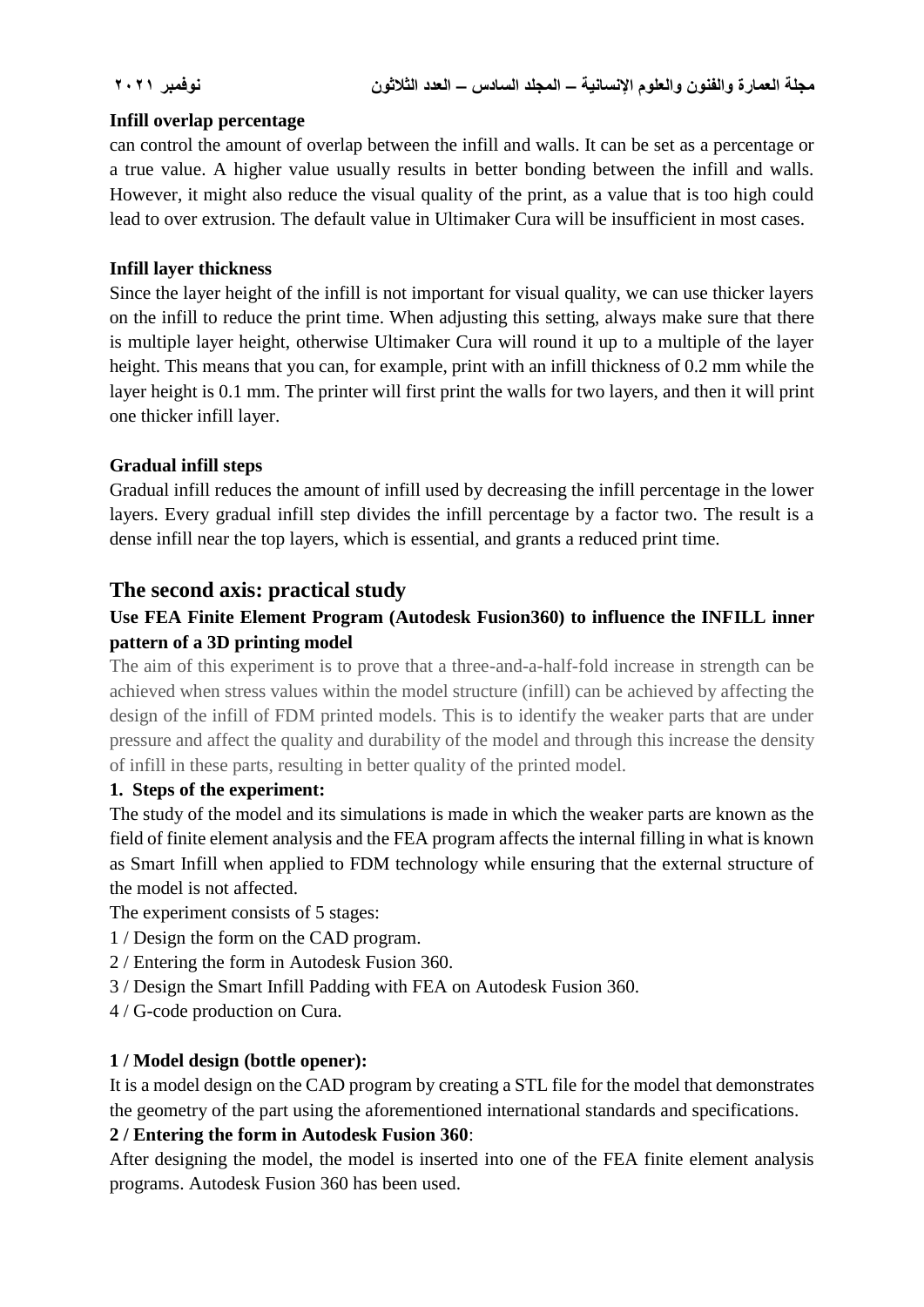# **3/ Design the Smart Infill Padding with FEA on Autodesk Fusion 360 First Simulation:**

Through Autodesk Fusion 360 Infill Filler interior design is simulated to study the weakest part of the procedure to improve the internal structure of the model.

choosing the MODEL  $\rightarrow$  Simulation  $\rightarrow$  Shape optimization setting

#### **Second: Preparing pressures on the structure of the model:**

The stress pathways in the model are defined on areas where it is desirable to obtain a higher density than the internal filling to withstand pressure, paths that are not subjected to pressure are the ones in which the density can be reduced.

By adjusting the Structural constraints $\rightarrow$ Fix  $\rightarrow$  structural load setting and adjust the settings in the x, y, and z axes to define the anchor points subjected to pressure.

#### **Third: Create a mesh design scale for the infill design**

The grid scale is established for the internal structure where the program calculates the coefficient in the x, y directions for the grid and determines the lengths of the model's sides to ensure that the network does not overlap with the outside perimeter of the model when printing.

#### **4 / Inclusion of the model on the Meshmixer program**

**5 / G-code production on Cura.**

# **2. Results of experiment**

### **Then, the unmodified models were tested on the Universal Testing Machine, and the following results were achieved:**

1\_ The first model with an infill density of 20% tolerated pressure up to 15 kg while failing under 30 kg pressure.

2\_ The second model with an infill density of 50% tolerated a pressure of 30 kg while failing at 60 kg.

3\_ When printing the modified form in what is known as (Smart Infill) with an infill density of 100% for the hard places subjected to pressure and 20% for the rest of the model parts, it was found carrying a pressure strength of up to 85 kg.

# **Results**:

1- The quality of the 3d printed model is affected by applying the standard criteria when designing the model according to the technology used and selecting the raw material as well as the file format.

2- The infill patterns affected by FEA are more solid and can withstand up to 80 kg than the triangular design.

3- The modified infill pattern design on the FEA program is less affected by the extension than the design before modification when using the triangle shape with a density of 20%.